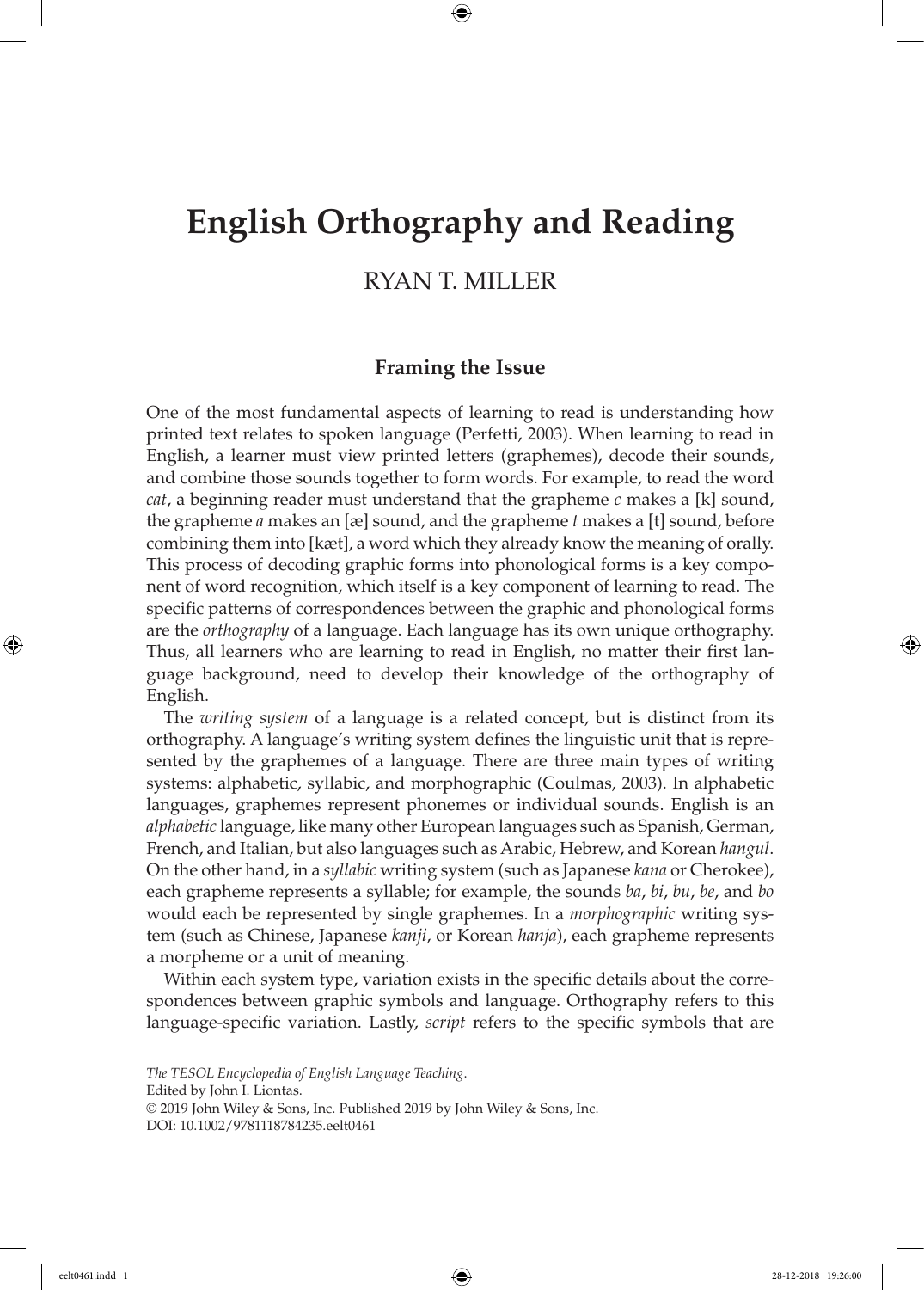used to write a language. Thus, English and Chinese have different writing systems, English and Russian share a writing system (alphabet) but not a script (English uses the Roman script while Russian uses the Cyrillic script), and English and Spanish share a writing system (alphabet) and script (Roman script) but differ in their orthographies (i.e., the specific correspondences between graphemes and sounds).

#### **Making the Case**

In the initial stages of learning to read in English, a learner needs to first understand the general mapping principle of English; that is, that, essentially, each letter represents a distinct sound or phoneme. For learners whose L1 is alphabetic, this will generally not be a difficult concept to grasp, while it may be more difficult for those whose L1 is syllabic or morphographic. For example, although the script used in Korean, *hangul*, is different from English, it is nonetheless alphabetic and follows the same general mapping principle as English, with each grapheme representing a phoneme, so the alphabetic principle will be relatively easy for learners with previous literacy in Korean to understand.

This is in contrast to learners with previous literacy experience in a morphographic writing system, such as Chinese. In a morphographic language, readers have learned to associate graphemes to a greater extent with morphemes or meanings, rather than phonemes. Readers who became literate first in a morphographic language also tend to rely more on visual cues (e.g., radicals located within characters) to identify word meanings, while readers of alphabetic languages tend to rely more on phonological information.

These differences in visual processing of words in a reader's first-acquired literacy become the basis on which they read subsequent languages as well. Research has found that L2 readers use the orthographic processing strategies of their L1 or first literacy when reading in an L2 or subsequent literacy (Akamatsu, 2003), and, thus, English learners' reading will vary systematically according to their L1 background, provided that they have literacy experience in that language. For example, Wang, Koda, and Perfetti (2003) found that in an L2 English semantic category judgment task, L1 Korean (alphabetic) readers made more false positive errors on items that were homophones of target words (showing greater reliance on phonological information), while L1 Chinese (morphographic) readers did not show such an effect, and instead showed more false positive errors on items that were visually similar to target words (showing greater reliance on visual information).

In addition to differences in reading that result from variation among writing systems, there is also variation among alphabetic languages in the degree to which graphemes correspond to phonemes. The continuum of this variation is referred to as *orthographic depth*, and the orthographic depth hypothesis predicts how orthographic depth influences reading processes (Katz & Frost, 1992). Languages with very shallow orthographies (e.g., Turkish, Serbo‐Croatian, Korean *hangul*) have highly regular, one-to-one grapheme–phoneme correspondence. This facilitates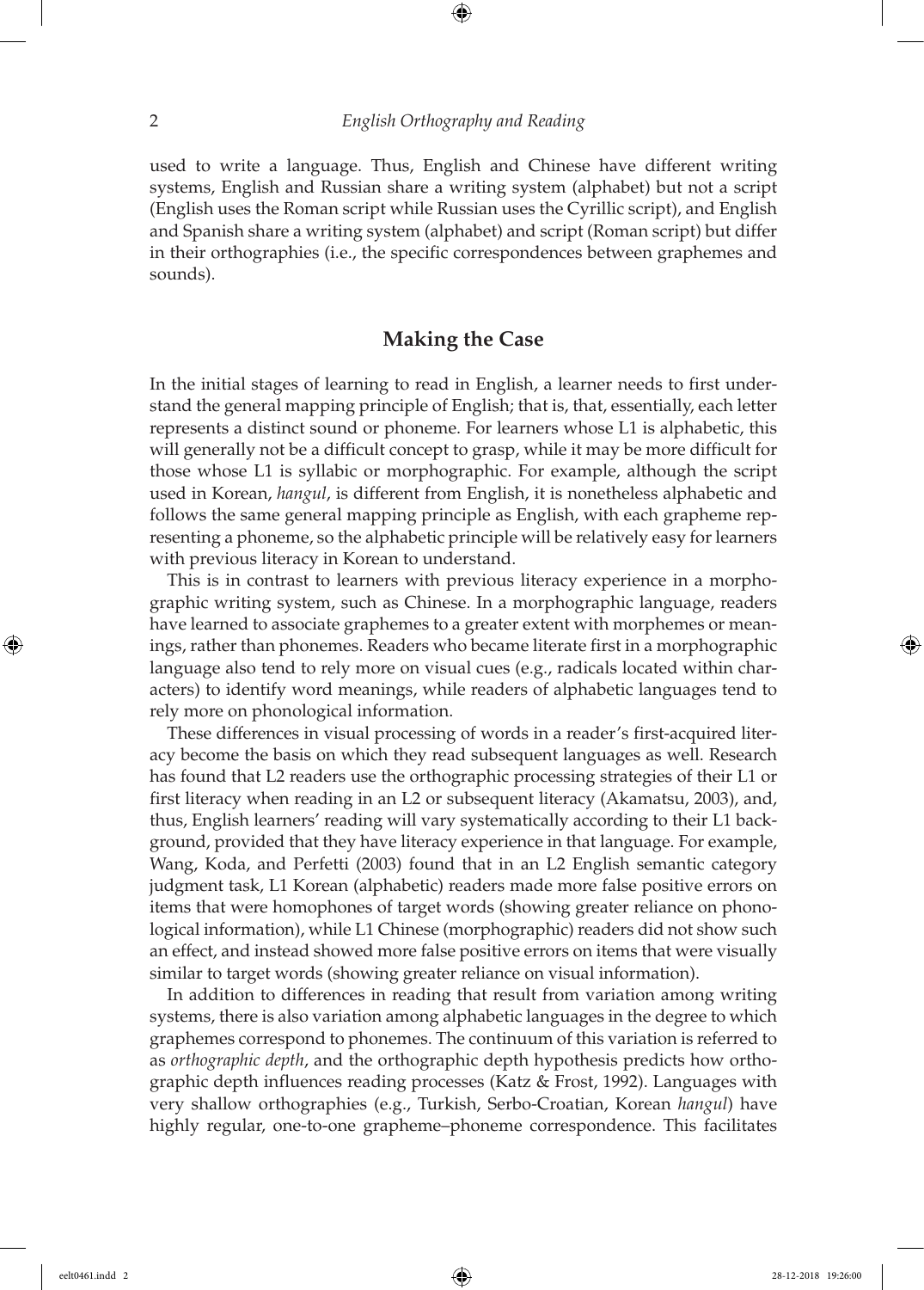decoding of written words and encourages readers to analyze words phonetically, letter‐by‐letter. Slightly less shallow (though still on the shallow end of the scale) are the orthographies of Spanish, Italian, and Greek. Even less shallow (i.e., more irregular grapheme–phoneme correspondence) are German and Swedish, followed by French and Danish (Hedgcock & Ferris, 2009). English, on the other hand, is an extremely deep orthography (one of the deepest alphabetic orthographies), meaning that the grapheme–phoneme correspondences are much less reliable and less consistent. Decoding words is much more difficult in deep orthographies such as English, and deep orthographies require readers to rely less on letter‐by‐letter reading and instead to use groups of letters, morphemes, and lexical information that is unique to each word.

The deep orthography of English presents a substantial challenge to many L2 learners because of its high degree of irregularity. Many English letters can correspond to more than one sound; for example, the letter *c* can correspond to the sound [k] as in *cat* and also the sound [s] as in *certain*. On the other hand, many sounds can be represented by more than one letter in English. For example, the sound [k] can be represented by *c*, *k*, or *q*. In addition, English has a number of consonant digraphs, such as *th*, *sh*, *ch*, and *ck*, in which two graphemes are used to represent a single sound. These one‐to‐many and many‐to‐one relationships between graphemes and sounds in the orthography of English make decoding words especially difficult for learners whose first language has a shallower orthography and, thus, more regular, one‐to‐one relationships, such as Spanish, Italian, Serbo‐Croatian, or Korean.

Another aspect of orthographic depth is the degree to which alphabetic orthographies represent vowel sounds. Languages such as English, Spanish, French, and German represent vowel sounds explicitly in their orthographies. However, Hebrew and Arabic primarily represent consonant sounds in their orthographies and short vowel sounds are not usually indicated explicitly in the orthography. As a result, L2 English learners who first developed literacy in Arabic or Hebrew may have difficulty distinguishing words that differ only in vowel sounds (e.g., *bug* and *bag*, *biscuit* and *basket*), particularly in oral reading.

Also, although English is alphabetic and thus the orthography primarily represents phonemes, due to its depth, it also strongly preserves morphological information in its orthography, often leading to increased orthographic irregularity. For example, the past tense morpheme *–ed* is orthographically consistent among the words *played*, *hunted*, and *walked*, even though it is realized phonologically in three different ways ([d], [ɪd], and [t], respectively). Similarly, the plural morpheme *–s* is preserved orthographically in *dogs* and *cats*, but not phonologically ([z] and [s], respectively). English also tends to preserve orthographic representation of word stems, even when the phonological representation changes. We see this in words such as *nation* and *national*, or *resign* and *resignation*, where the orthography maintains the spelling of the stem, even though the pronunciation shifts. This inconsistency between graphemes and phonemes could make decoding these words difficult for English learners whose L1 preserves phonological information to a greater degree.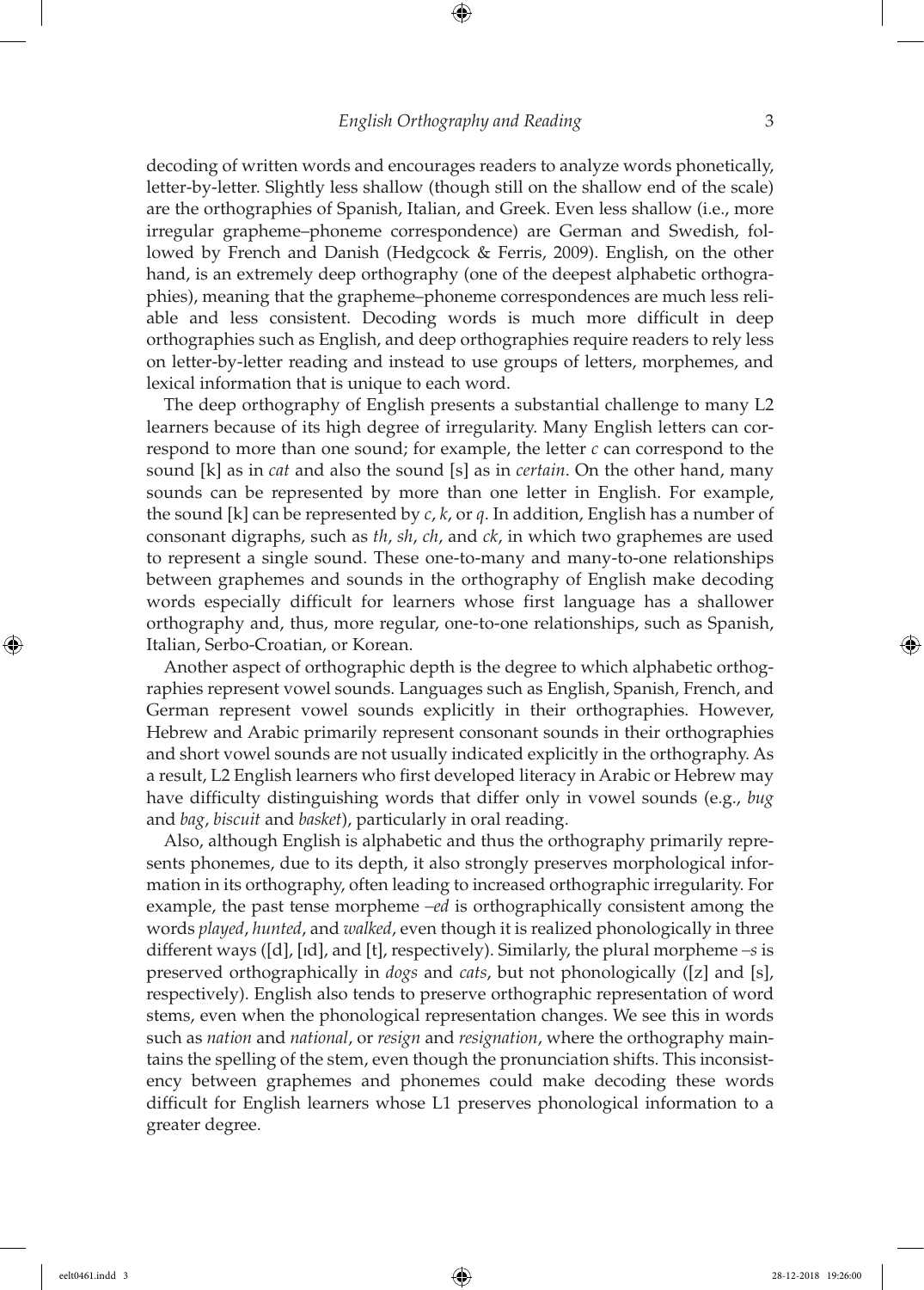A theory that accounts for crosslinguistic differences in reading as a result of differences in orthography is the psycholinguistic grain size theory (Ziegler & Goswami, 2005). According to this theory, children initially develop a sensitivity to larger phonological units in speech, and over time they gradually refine their sensitivity to progressively smaller units. In learning to read in their first literacy, children must figure out the optimal grain size, or the amount of orthographic information needed for efficient word decoding, for their language. Thus, in orthographically shallow languages, less orthographic information is needed for decoding and the grain size required is very small. On the other hand, in orthographically deep languages (such as English), decoding words requires more orthographic information and the grain size is much larger, such as syllables, rimes, or morphemes.

The degree to which students' prior literacy experiences will affect their English reading will depend on a number of factors. First, orthographic distance, or the degree of difference in the orthography of the L1 and L2, will impact the rate at which learners' L2 decoding skills develop, with less distance resulting in greater facilitation of L2 literacy development (Koda, 2008). Second, although many L2 English learners may have literacy experience in their L1, some may not. In this case, the absence of metalinguistic insights developed in the learner's L1 will mean that even if the learner's L1 is orthographically close to English, the learner will nonetheless need to start their English literacy development by learning the alphabetic principle.

### **Pedagogical implications**

Generally, instruction targeting grapheme‐sound correspondence is not included in L2 reading instruction for advanced learners, as they are likely to have already developed efficient word decoding processes. However, such instruction is beneficial for younger learners or adults in the early stages of English literacy development, or learners who do not have previous experience with an alphabetic orthography (Grabe, 2009).

Many teachers of reading understand that learners whose first literacy language uses a different orthography from English will face challenges in learning the orthography of English. However, many teachers underestimate these challenges, and perceptions of these challenges are sometimes clouded by other aspects of the languages, such as scripts. Learning a new orthography is not just a matter of learning a new set of symbols. Rather, it is learning a new way of understanding visual information and how it corresponds to phonological information. For L1 Chinese learners of English, a major task is understanding the alphabetic principle; that is, that individual letters correspond to sounds, rather than meaning. L1 Chinese learners might initially use a more visual strategy for learning new words, possibly memorizing new words as a whole, based on their overall shape or the initial and final letters, without processing intra-word components. Such a strategy could be successful at first, when the student only needs to learn a small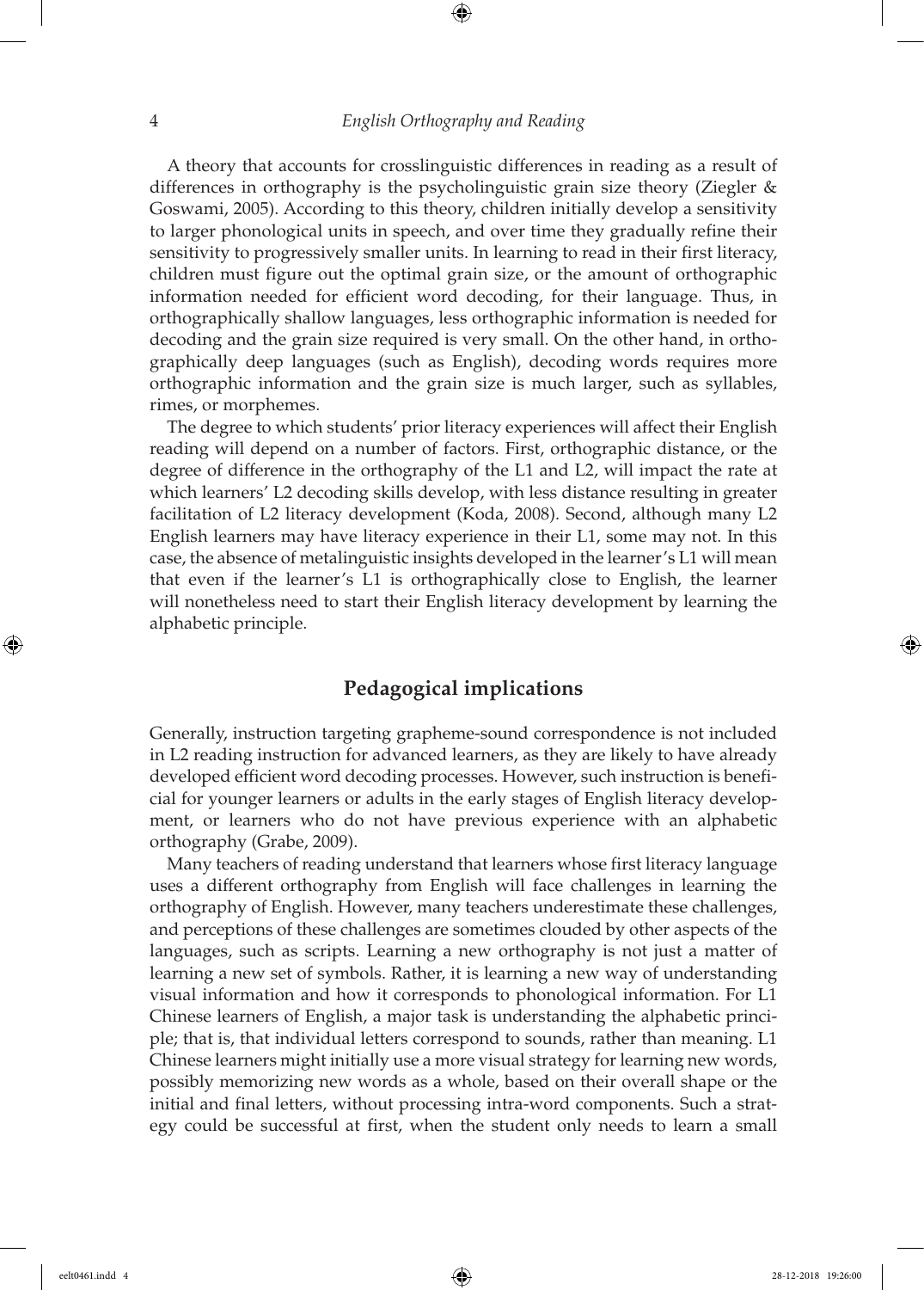number of words that are visually more distinct. However, this strategy would not be sustainable as the learner is exposed to a greater number of words that are more visually similar. Lessons for students with a morphographic background could include phonics instruction or speeded drills in which students need to differentiate between visually similar words (e.g., *bug* and *dug*, or *quite* and *quiet*).

Unlike L1 Chinese students, students who have prior literacy experience in languages that are alphabetic but use different scripts from English (such as Arabic, Hebrew, or Korean) will face a different task. The alphabetic principle will be familiar to them, and they will be more likely to utilize phonological information when recognizing words in English, rather than rely on visual information. However, the first major task for these learners will be to learn the script of English, and their time might be best spent on practicing writing words that they already know orally (or even transliterating words in their L1 or names of people or places).

On the other hand, these learners and others whose first language orthography is shallower than English (e.g., Spanish) will face different challenges. These learners may be able to decode simple words that have regular spellings quite easily, but will, over time, face more difficultly decoding words in English due to its deep orthography. Students from orthography backgrounds that have more regular, one‐to‐one correspondences between graphemes and phonemes may have difficulty with the many vowel sounds in English. In many shallow orthography languages, each orthographic vowel may only have a single pronunciation, so these learners are likely to have difficulty with the highly complex vowel system in English, where a single orthographic vowel can have multiple pronunciations, some of which overlap with the pronunciations of other letters. For example, such learners may have difficulty due to the multiple pronunciations of words such as *dove*, *produce*, *present*, and *tear*. Similarly, such learners may have difficulty with vowel digraphs such as in *read, boat,* or *brain*, or consonant clusters and would need more explicit instruction and practice focusing on these. Lessons for these students could include fill‐in‐the‐blank type exercises that target specific letters (e.g., those with multiple pronunciations) or letter combinations or clusters (e.g., *This morning, I brushed my tee\_\_.* or *We cooked the meal in the ki\_\_\_en*).

Phonics instruction is useful for helping learners become more familiar with the orthography of English. Phonics instruction could focus on individual grapheme– phoneme correspondences, or it could focus on letter clusters, as described above. Instruction could then include reading texts that make use of the sounds that the learners had learned. Some useful resources for classroom activities targeting phonics can be found in Blevins (1997, 1999). The *Words Their Way* series (Helman, Bear, Invernizzi, Templeton, & Johnston, 2012, 2014) also provides a number of practical resources that may be useful for teachers of English learners of various L1 backgrounds.

As with all reading skills, it is important for learners to develop automaticity. To develop automatic processing of orthography, learners need a high amount of exposure to print and many opportunities to read words both in isolation and in context.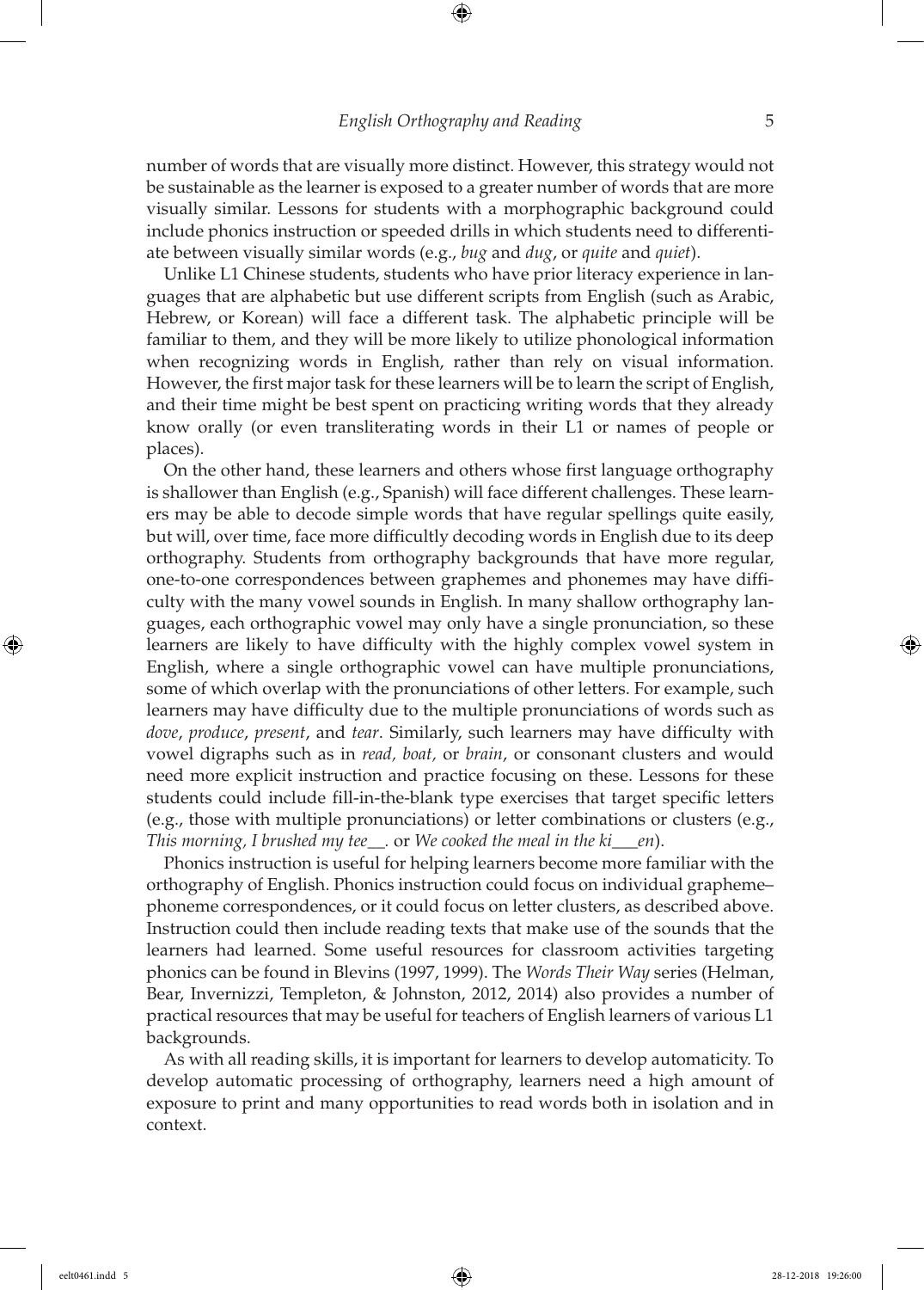In addition to the above suggestions, teachers can also become familiar with their students' literacy backgrounds. A teacher could find out what other language(s) their students speak, and the extent to which the students have literacy experience in those languages. Of course, a teacher may not be able to develop in-depth knowledge about every first language that is spoken in their classroom, but knowing whether or not students have literacy in those languages, and, if they do, the writing systems and orthographic depth of those languages can be useful information for understanding the difficulties that a student might encounter. For teachers who are interested, a recent volume, Verhoeven and Perfetti (2017), provides in‐depth descriptions of the scripts and orthographies of many languages from around the world, and Joshi and Aaron (2016) provides descriptions of literacy development in many different languages, including English.

**SEE ALSO:** Beginning-Level Readers; First Language and Second Language Reading; Initial Literacy Development for Learners of English; Lower Primary School Readers (K-3): Foundational Knowledge and Skills for Second Language Reading; Role of Oral Language in the Development of L2 Literacy Skills

#### **References**

- Akamatsu, N. (2003). The effects of first language orthographic features on second language reading in text. *Language Learning*, *53*, 207–31.
- Blevins, W. (1997). *Phonemic awareness activities for early reading success*. New York, NY: Scholastic.
- Blevins, W. (1999). *Quick and easy learning games: Phonics*. New York, NY: Scholastic.

Coulmas, F. (2003). *Writing systems*. New York, NY: Cambridge University Press.

- Grabe, W. (2009). *Reading in a second language: Moving from theory to practice*. New York, NY: Cambridge University Press.
- Hedgcock, J. S., & Ferris, D. R. (2009). *Teaching readers of English*. New York, NY: Routledge.
- Helman, L., Bear, D. R., Invernizzi, M., Templeton, S., & Johnston, F. (2012). *Words their way with English learners: Word study for phonics, vocabulary, and spelling*. New York, NY: Pearson.
- Helman, L., Bear, D. R., Invernizzi, M., Templeton, S., & Johnston, F. (2014). *Words their way: Within word pattern sorts for Spanish‐speaking English learners*. New York, NY: Pearson.
- Joshi, R. M., & Aaron, P. G. (Eds.). (2016). *Handbook of orthography and literacy*. New York, NY: Routledge.
- Katz, L., & Frost, R. (1992). The reading process is different for different orthographies: The orthographic depth hypothesis. In R. Frost & L. Katz (Eds.), *Orthography, phonology, morphology, and meaning* (pp. 67–84). Amsterdam, Netherlands: Elsevier.
- Koda, K. (2008). Impacts of prior literacy experience on second language learning to read. In K. Koda & A. M. Zehler (Eds.), *Learning to read across languages: Cross‐linguistic relationships in first and second language literacy development* (pp. 68–96). New York, NY: Routledge.
- Perfetti, C. A. (2003). The universal grammar of reading. *Scientific Studies of Reading*, *7*, 3–24.
- Verhoeven, L., & Perfetti, C. (Eds.). (2017). *Learning to read across languages and writing systems*. New York, NY: Cambridge University Press.